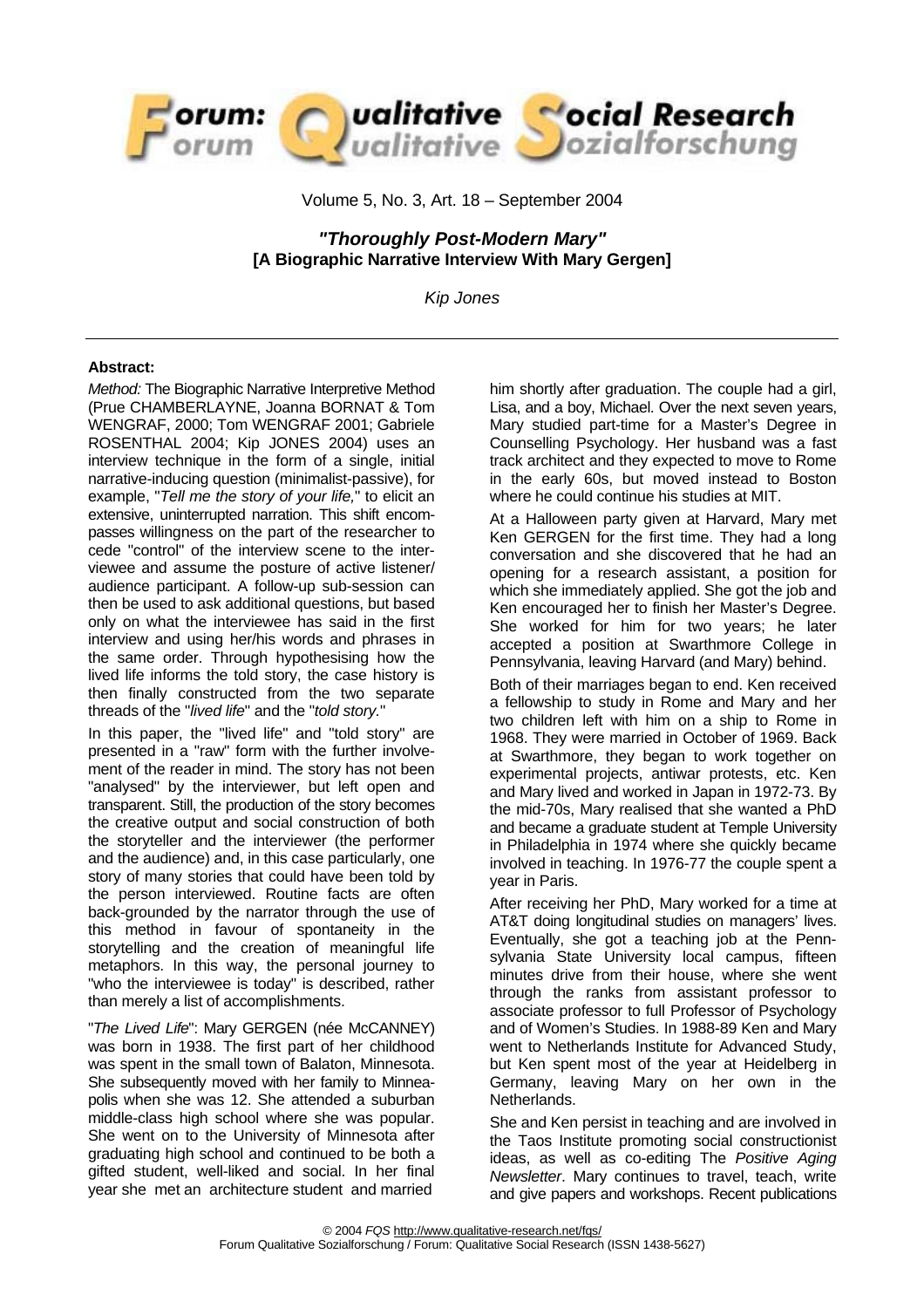**Credits** References **Author Citation** 

include *Social Construction: A Reader* with Ken GERGEN and *Feminist Reconstructions in Psychology Narrative, Gender, and Performance*.

**Key words**: *Mary Gergen, Ken Gergen, social constructionism, feminism, biographic narrative* 

**The Told Story:** 

*I couldn't help* 

## *but wanna start*

**Back before my birth** 

**To create a setting**  For (**myself**)

[**Within a family**] and Also [**within a generation**] and [**Within a historical period**] and **[Within a particular place].**

I guess that I want you to remember the movie,

"*The Last Picture Show*" I hope you have seen that movie,

but perhaps you will recall that there's a

**Main Street**

*The Last Picture Show.* Just as our lives are discontinuous, with jarring scene changes and ridiculous episodes of embarrassing events, so is life presented to us in this small town. The film's purposely jarring editing is transformed in our minds, as we watch, from a disjointed amalgam to a stream of consciousness effect that is very lifelike. One knows, then, that you are entering an alternative world just as real in its way as your own. This movie pulls you in.

The center of the film and the major theme – should you listen to your heart or your libido if the two don't combine in the same person? Perhaps the saddest comment in this film is that too often these two halves to a whole do not come together as a package and people are forced to choose.

Eric HABEGGER, 1999. The Last Picture Show (Review). Internet Movie Database.

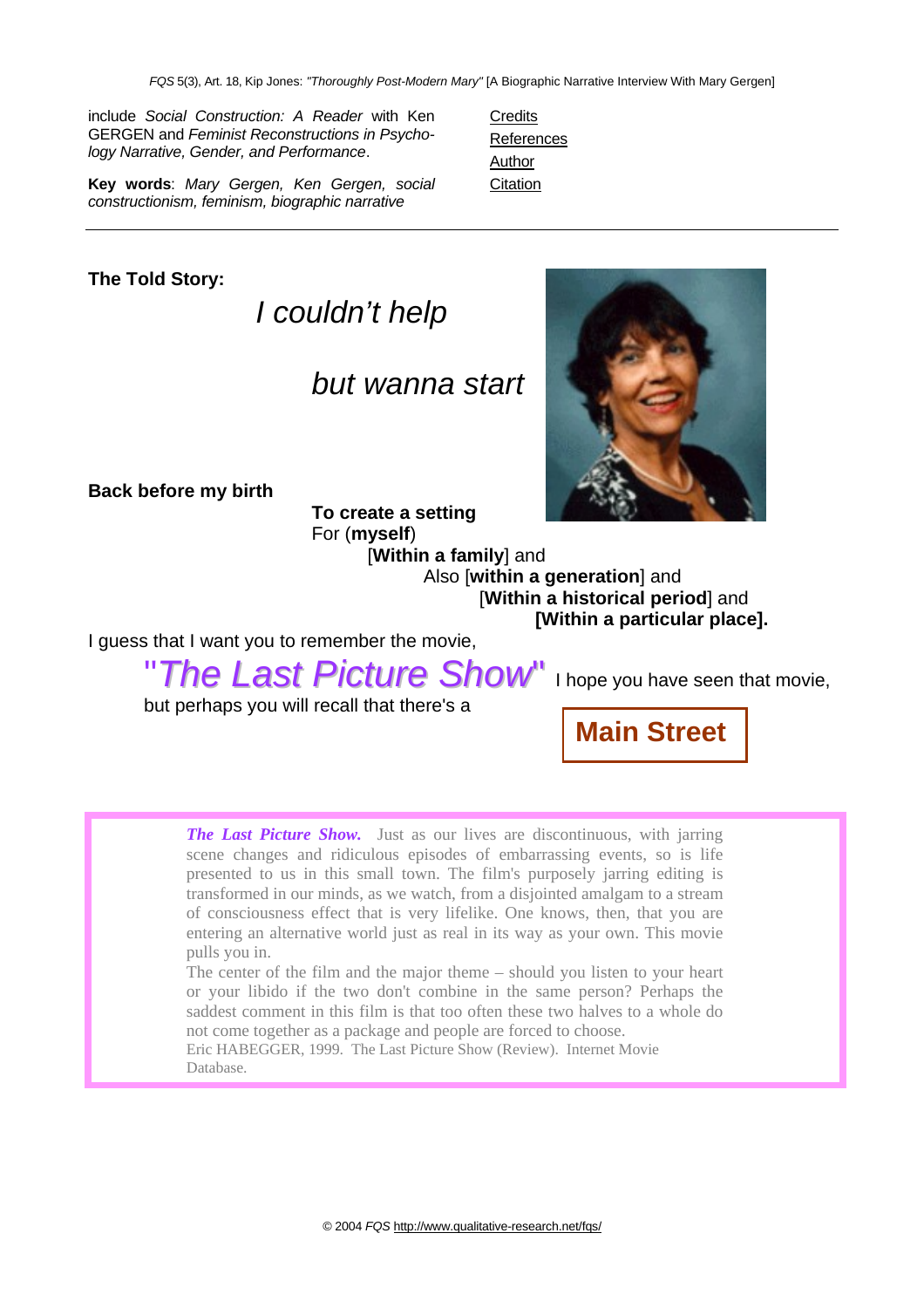**[Main Street]:** I guess it's a symbol of great hopes for a metropolis ah, but it's a village with seven hundred and thirteen people in it. The town is called **Balaton.** 



Balaton had a grain elevator, in fact three of them, at the end of this street—there was a park with a bandstand, and then there were the railroad tracks and the elevators. And the elevators contained grain and grain was the principle ah, export of the farming communities around this rural town in south-western Minnesota. There was Laura Ingles Wilder, a writer who wrote stories about a family who lived in Minnesota in

the 1800's and the most famous book was called, *The Little House on the Prairie*. And I identify with that kind of locale.

## *When I was a child there were periods of time where I was QUITE BORED.*

My mother when she was in High School met the travelling salesman who would come through town. My mother, who was 18, became pregnant before the marriage, I think on

St. Patrick's Day, actually. And my **FATHER**, um and my mother were married when he was 29 and she was 18.

### **Quite a L A R G E age g a p between them.**

Dad was the 'boss', and Mom was the respectful and respected wife.  $H_{\rm My}$  **FATHER,** 

= my sister = and I



*were the only* **Catholics** *in that town. (I think that it's kind of important that that was the case.)*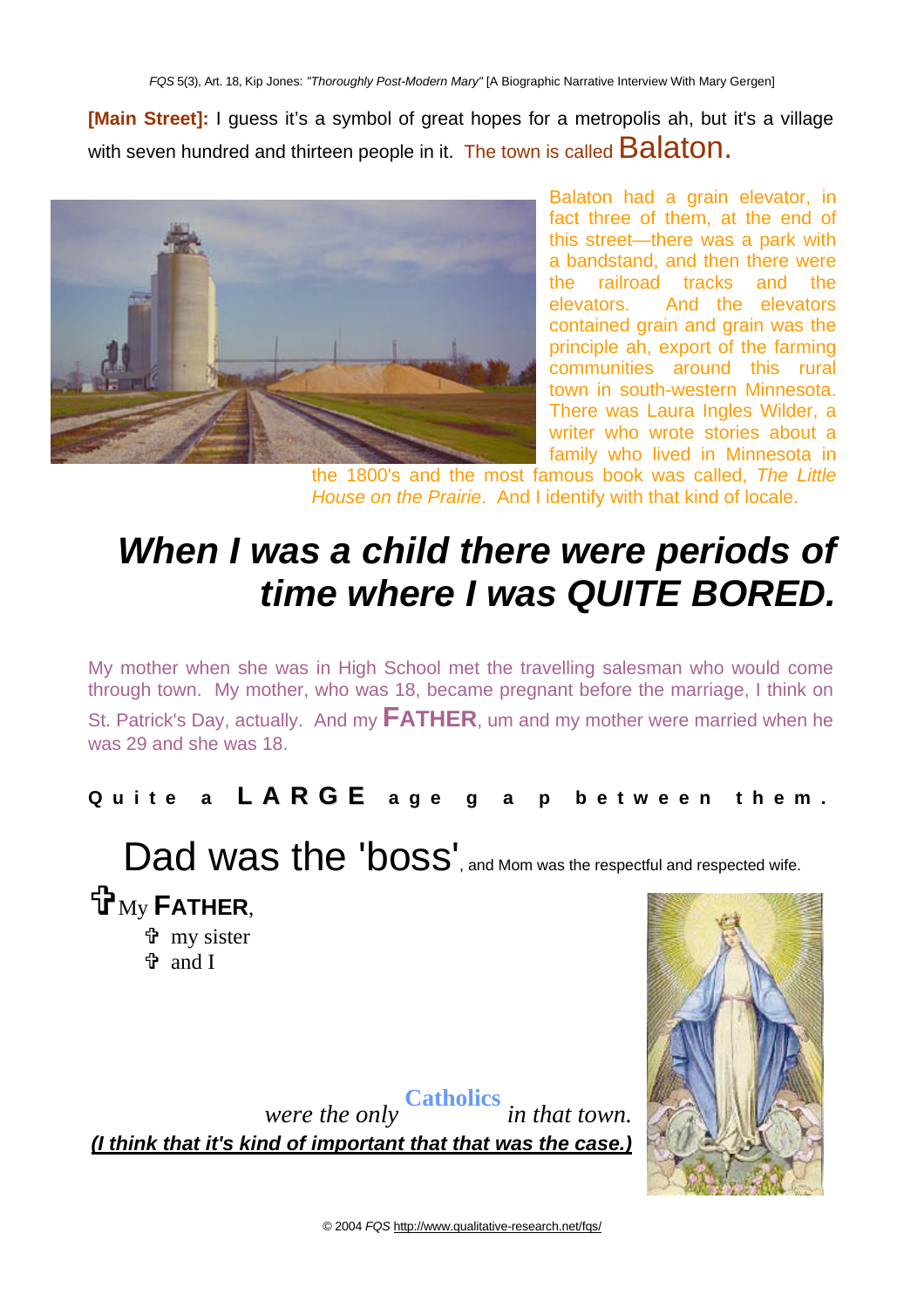**4** My family, my **FATHER** and the dentist were the some of the most educated people.

**4 My FATHER** who was the intellect and the one I most admired in that respect, and who I most wanted to please.

 $\downarrow$  My mother was somebody that I felt I had some superiority over.

```
(an/and yet 
I loved her 
and she loved me.
```
*and who I was.)* [I haven't mentioned that my sister was born in 1940]

### **I was the politician and the negotiator and ah, the one who could get along just fine with everyone**.

## PHYSICALLY

my mother was

- lighter skinned and
- **I** lighter brown hair and
- **qreen eyes,**
- smallish (uhm) and
- **pretty and**
- very young, and

*(I always ah took a certain pride in how pretty and young she was* 

*in the course of the world.)* 

### **My FATHER was**

- 9 **handsome,**
- 9 **athletic,**
- 9 **dark skinned,**
- 9 **dark black hair,**
- 9 **brilliant blue eyes**

# *T H E N > >>*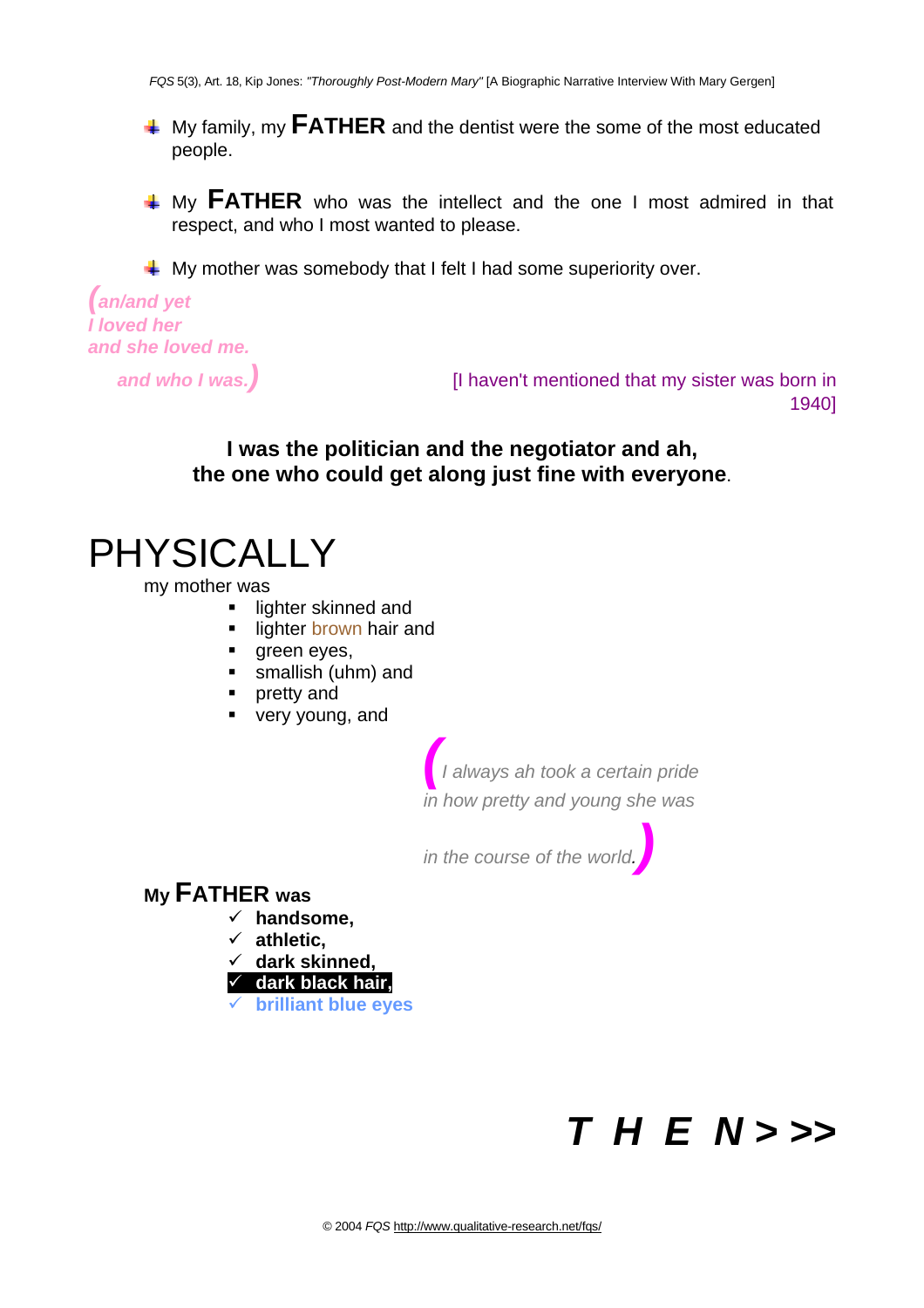## **The omnipresence of the war.**

### *Everything in that small town was orientated toward the absence of the sons.*



I was in a little group of children that were all born at the same time and there were four **boys** and me. I was in this family where I was the oldest and the oldest **girl**, and there were two younger **girls** and then the rest were these little **boys**. So, I never had this sort of inordinate respect for **boys** my age or younger. I also (pause) was (pause) one of the best students in our

But I do think that I had this real sense of ownership and belonging and ah, you know that I was somebody in this little town.

When I was 12 we had to *move* to Minneapolis because [my **FATHER** ] had been promoted.

**[***He was not very self-promoting and I think that was a problem***].**

We had to leave, it was very hard.

 **No!** it wasn't hard, I was looking *forward* to it, I thought it would **great,** I thought it would be like **Balaton**,

*Only* **<sup>b</sup> <sup>i</sup> g g e r.** 

# *I started to collect movie star pictures.*

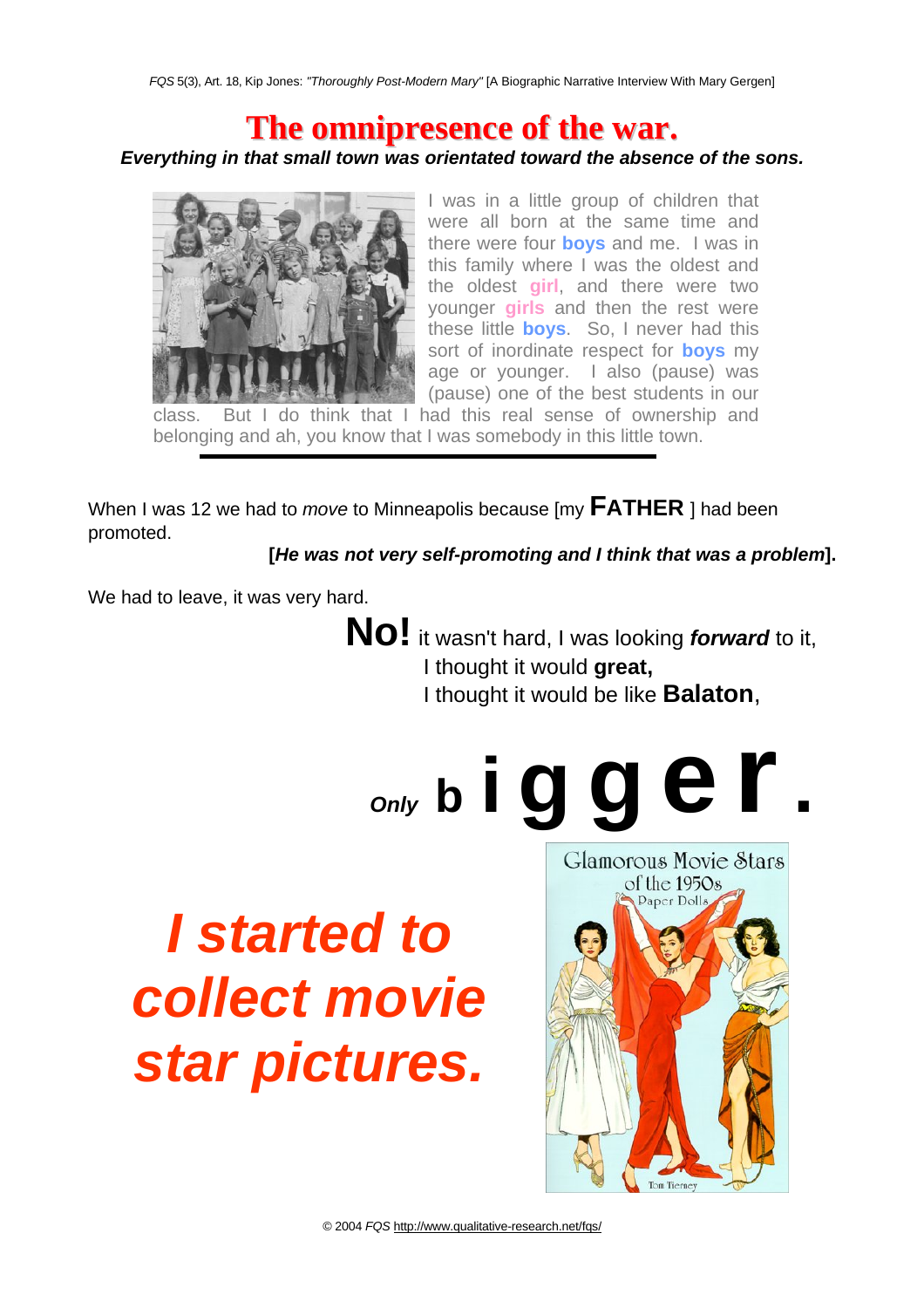

*When I was a girl, I saved up my stars for my piano lesson successes to trade for movie tickets that could be redeemed at the local theatre. I used to save them for Roy Rogers and Dale Evans movies. She was the only female cowboy movie star, married to Roy in real life.. and I really identified with her. My favorite cowboy stars. (They also had singing). I even played ukulele in 6th grade, and had outdoor, cowboy fantasies. In fact at Catholic Confirmation, you were supposed to receive a vocational plan (to be a nun, they hoped), and I could see myself out west, in charge of a ranch-orphanage. (At that time, age 12, no men in sight... just me and my girlfriends running the place.)* 

 $|Anyway$ , we moved to **Minneapolis.** I had the worse year of my life. These girls were girlie girls. They played jacks, skipped rope, and sat around and

they even started to like boys.

I joined the sort of not goody-good popular group, and I stayed with those people all through high school.

> My body changed and I became

> > *um,*

a lot more attractive *[and never really fashionable, but certainly trying]* 

and,

*um* (PAUSE)

I suddenly

could have boyfriends.

I could have

**any boy** 

and I

**I** *wanted* 

*r* a *n trough them*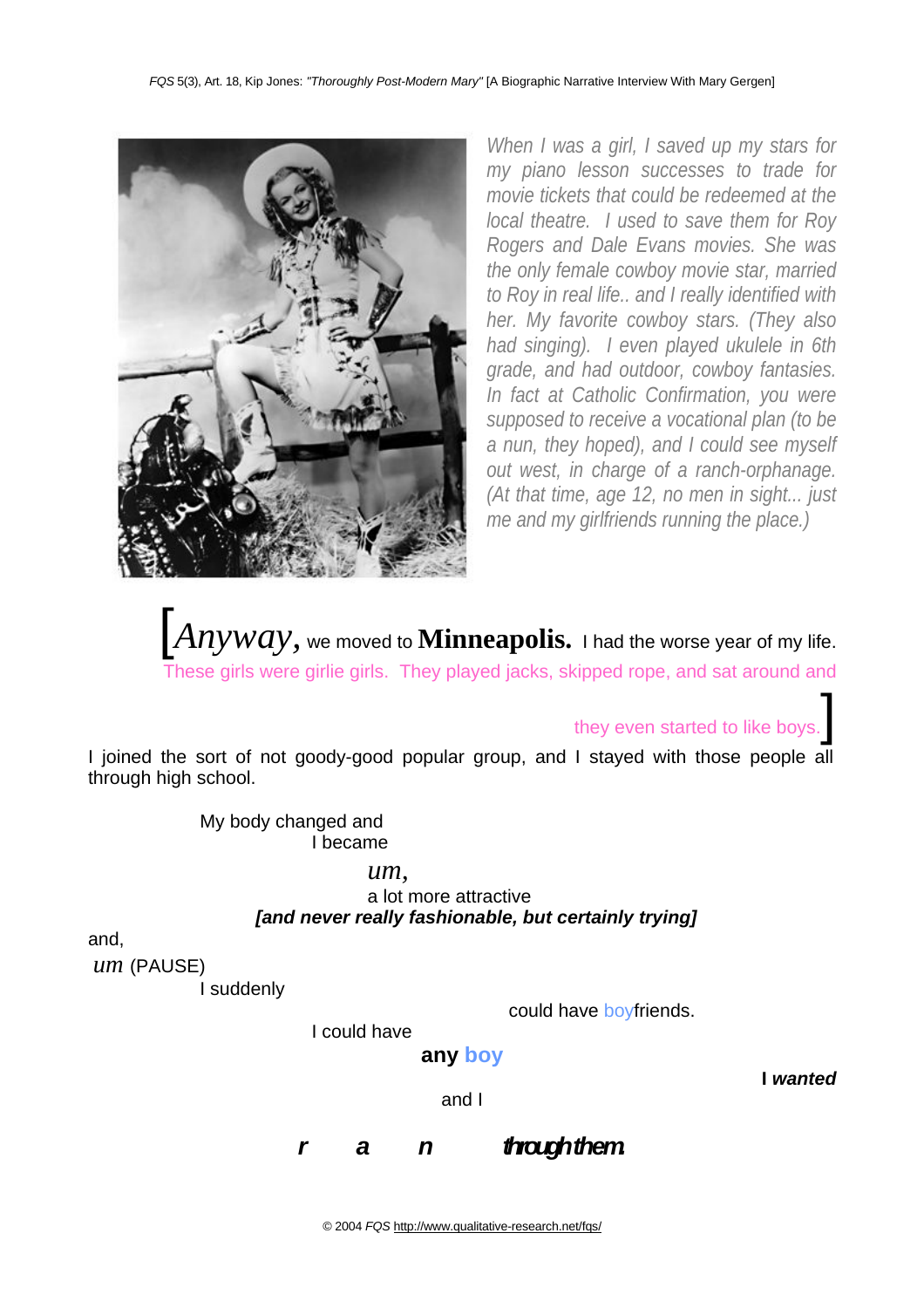# *The centre of my life was* **(**sort of) **to be socially successful.**

**I was a car-hop, uh** 



**just like in American Graffiti,**  $\int$  *[The film is about a group of recently*  $\int$  *<i>[The film is about a group of recently a graduated teenagers and their stories during one night of cruising the streets the relative innocence of the summer of 1962. The lives of several high school grads are exposed here* 

*on the last night they will all be together].* 

# **only** *NO* **r o l l e r skates.**

I went to the *University of Minnesota*; *(Social life was just as important as getting good grades)*  Broke up with my boyfriend, *[not because there was anything at all wrong with him but I was so sick of being tied down]*  And I just went on a spree and Had a really good time and

### *FELT FREE.*

In my senior year **(pause)**

I got engaged and ah, **(pause)**

to an architectural student

and I did go home and I was married in June, I was pregnant in July and had my first child the following April.

Ah, Lisa, and *ah*

then 18 months later

I had my second child, a little boy Michael

more or less staying at home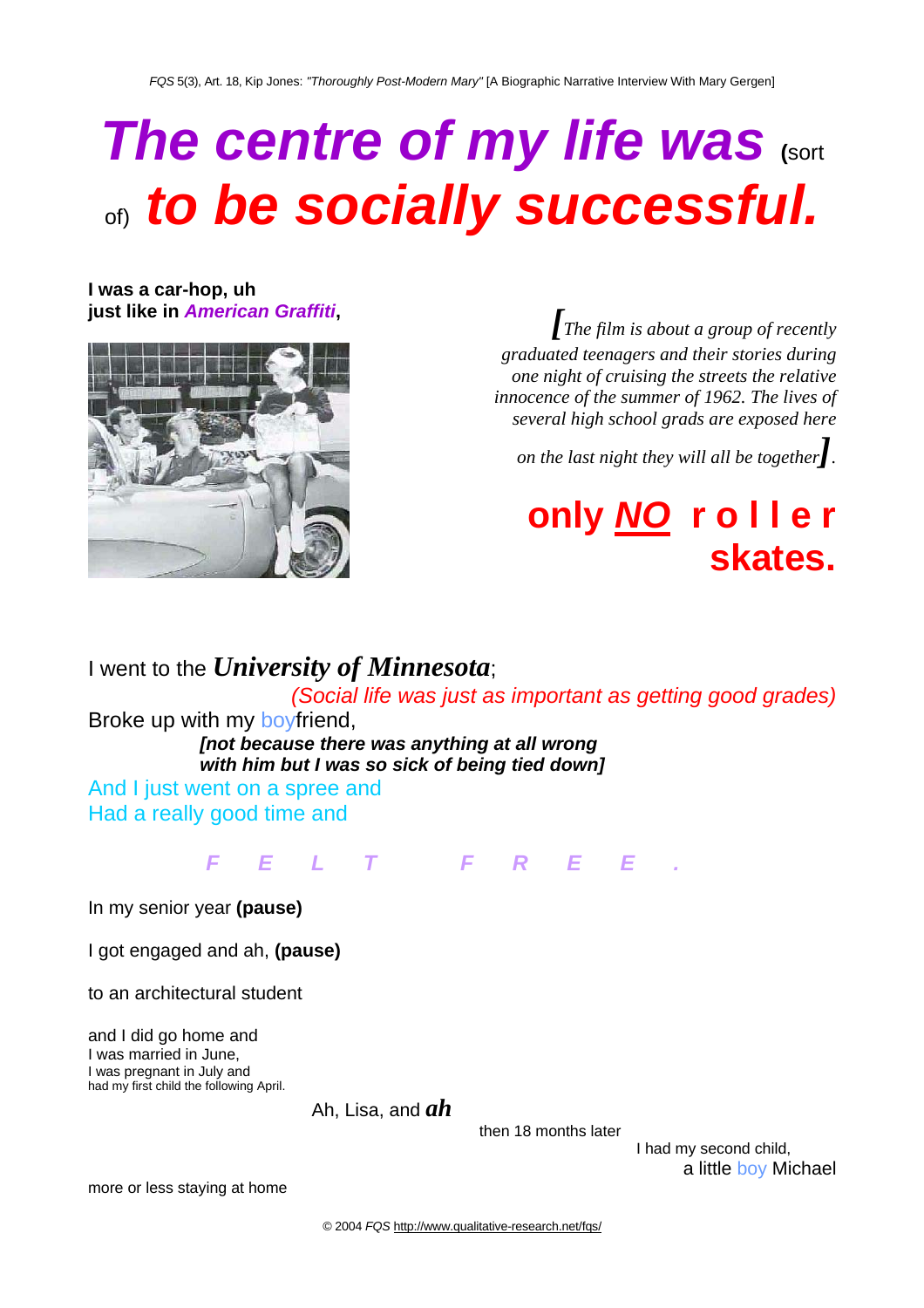*I started to*  go back to graduate school *(seven or so years)* 

## Masters Degree in Counselling Psychology

My husband had um, (pause) he was ah, a *fast track* architect, Architecture was his **WHOLE LIFE**.

He was on the track for the *Prix de Rome* and we were going to go to



**to live, and** 

*I was real excited about that because* 

**[**Although I had wanted to go to Europe at various times,

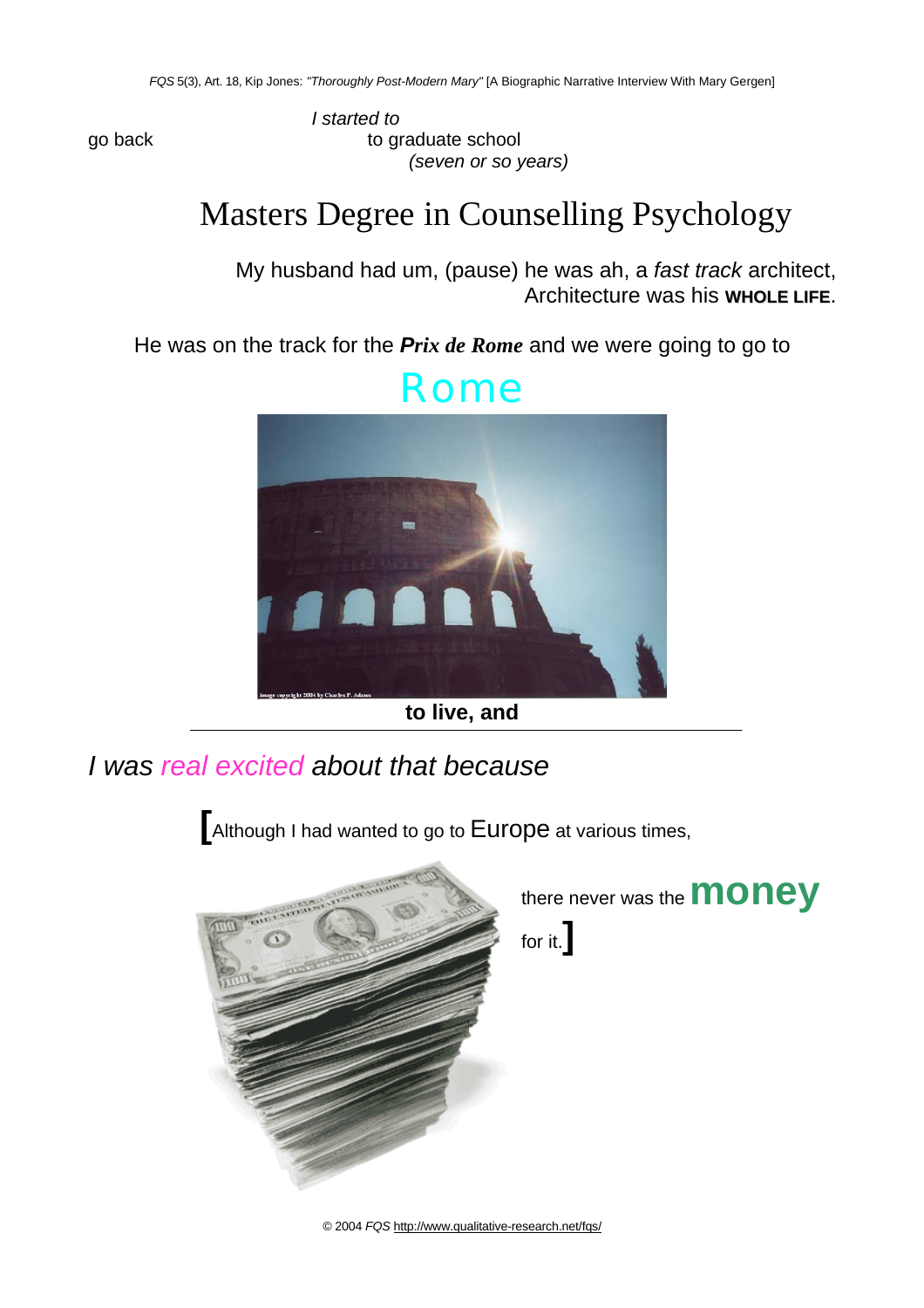



and

that's when I got a job

working at *Harvard* for

\*\*\*\*\*\*\*\*\*\*\*\*\*\*\*\*\*\*\*\*\*\*\*\*\*\*\*\*\*\*\*\*\*\*\*



*The reason that I got a job was that he had a friend who was an architect who was our friend, and there was a Halloween party and we were invited to this Halloween party and when I came in, in 1965 people were saying that Ken and his wife had come as psychological concepts and what were these concepts? And I found out and told people what the concepts were and it was rather appropriate and suggestive of his marriage, which was he had come as the ID and she had come as the Super Ego.* 

\*\*\*\*\*\*\*\*\*\*\*\*\*\*\*\*\*\*\*\*\*\*\*\*\*\*\*\*\*\*\*\*\*\*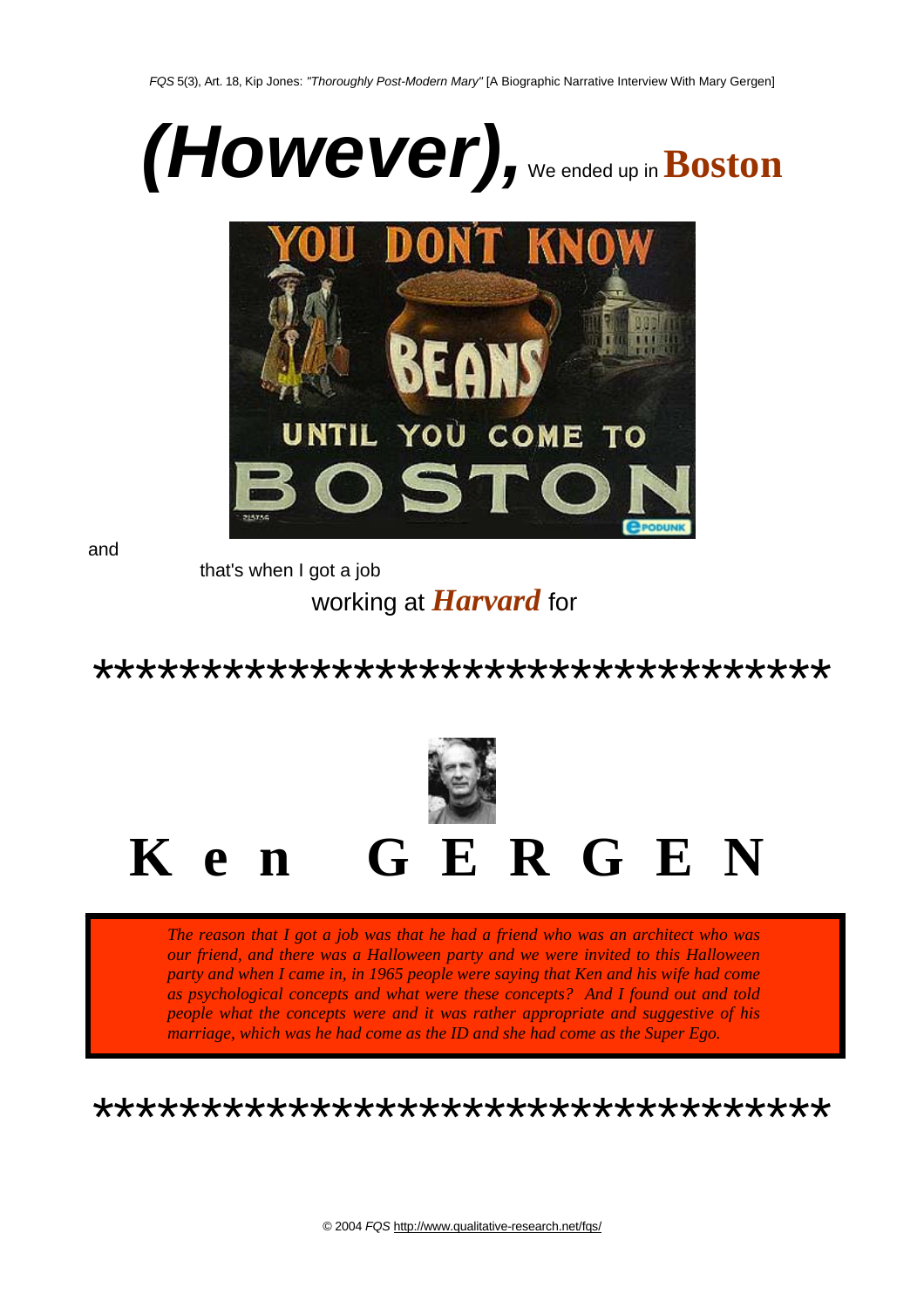*I met Ken that night and* found out that he had an opening for a *Research Assistant, [he had just gotten a grant],* 



"*The Seven Year Itch*"



*and* **had this conversation that was**



*and* 

I have to say<br>that

despite the fact<br>that

I was in a perfectly okay marriage (PAUSE)

highly talented with a person who was **The** and

**A NICE GUY,**

*(who was* **not** *exactly on my wave length …) [mine was more intellectual]* 

*that I have to say* 

*in some way* 

*I fell in* **LOVE** *with Ken that night.* 

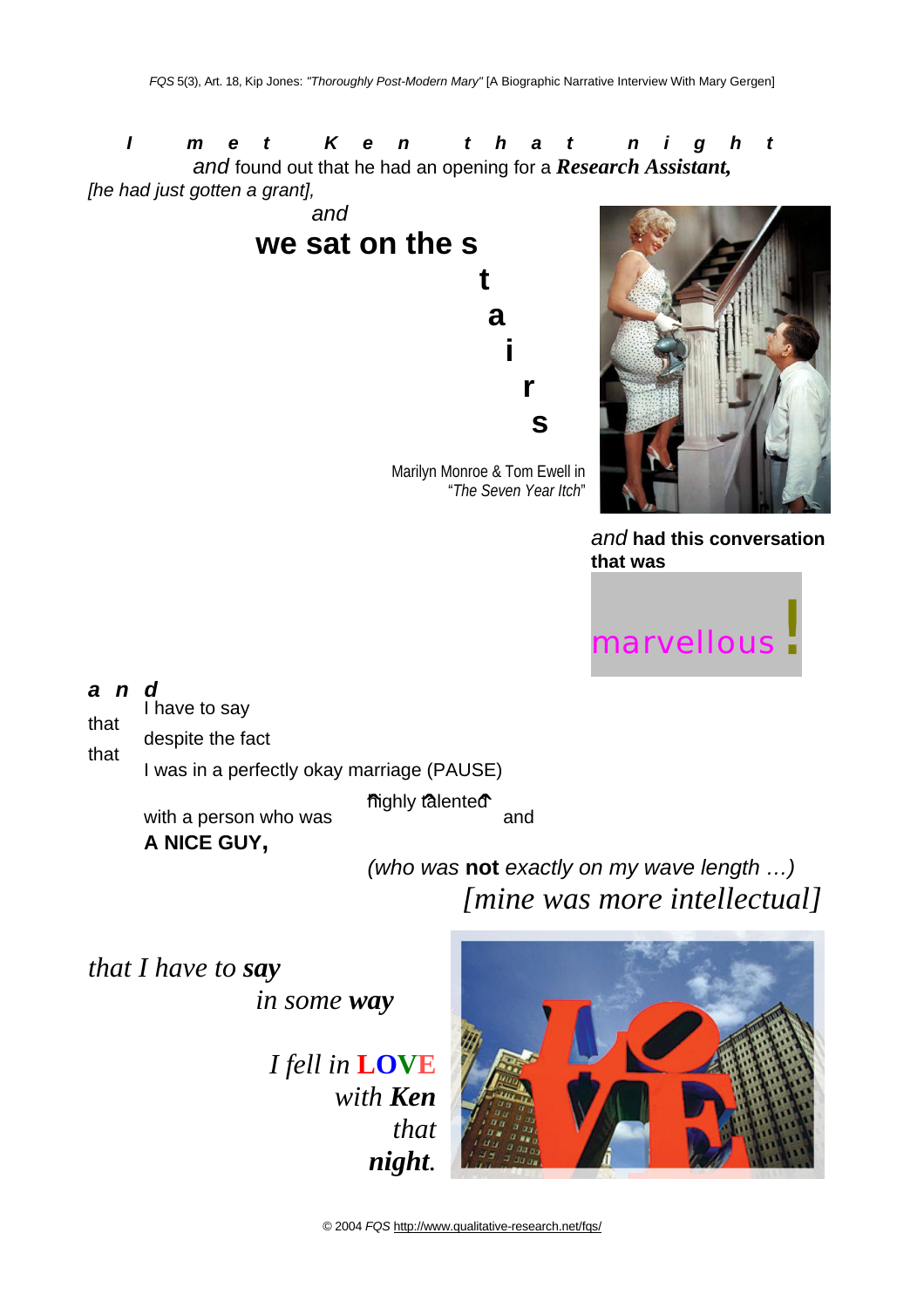

*ah,*  began to **END**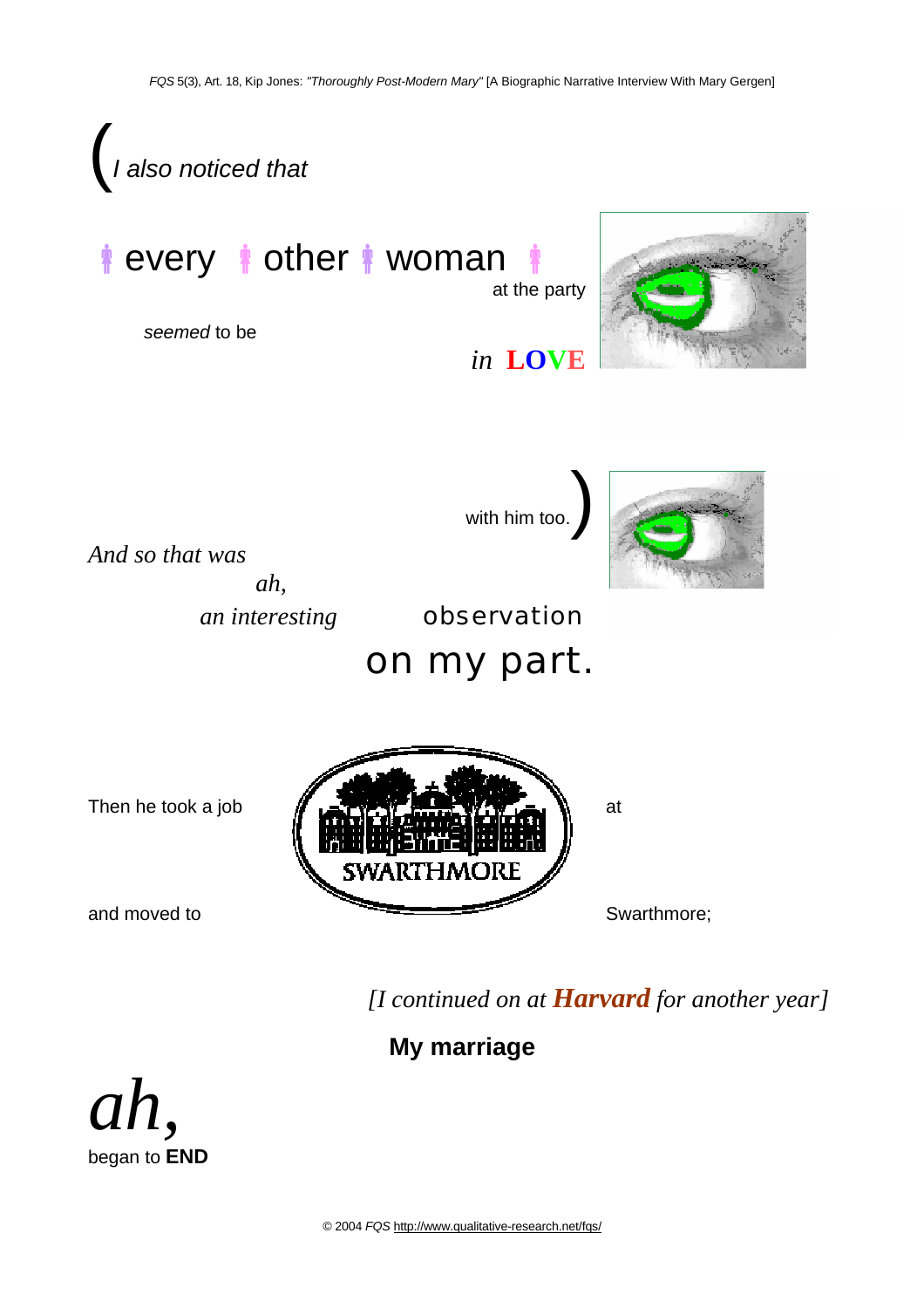*and* 

**His marriage**  began to **END,**

*and ah* 

*at the culmination of* 

Ken had won a

# *Guggenheim Fellowship*





*the* **END***ings,* 



and  $I$  and

my two children

**left together** 

# on a ship

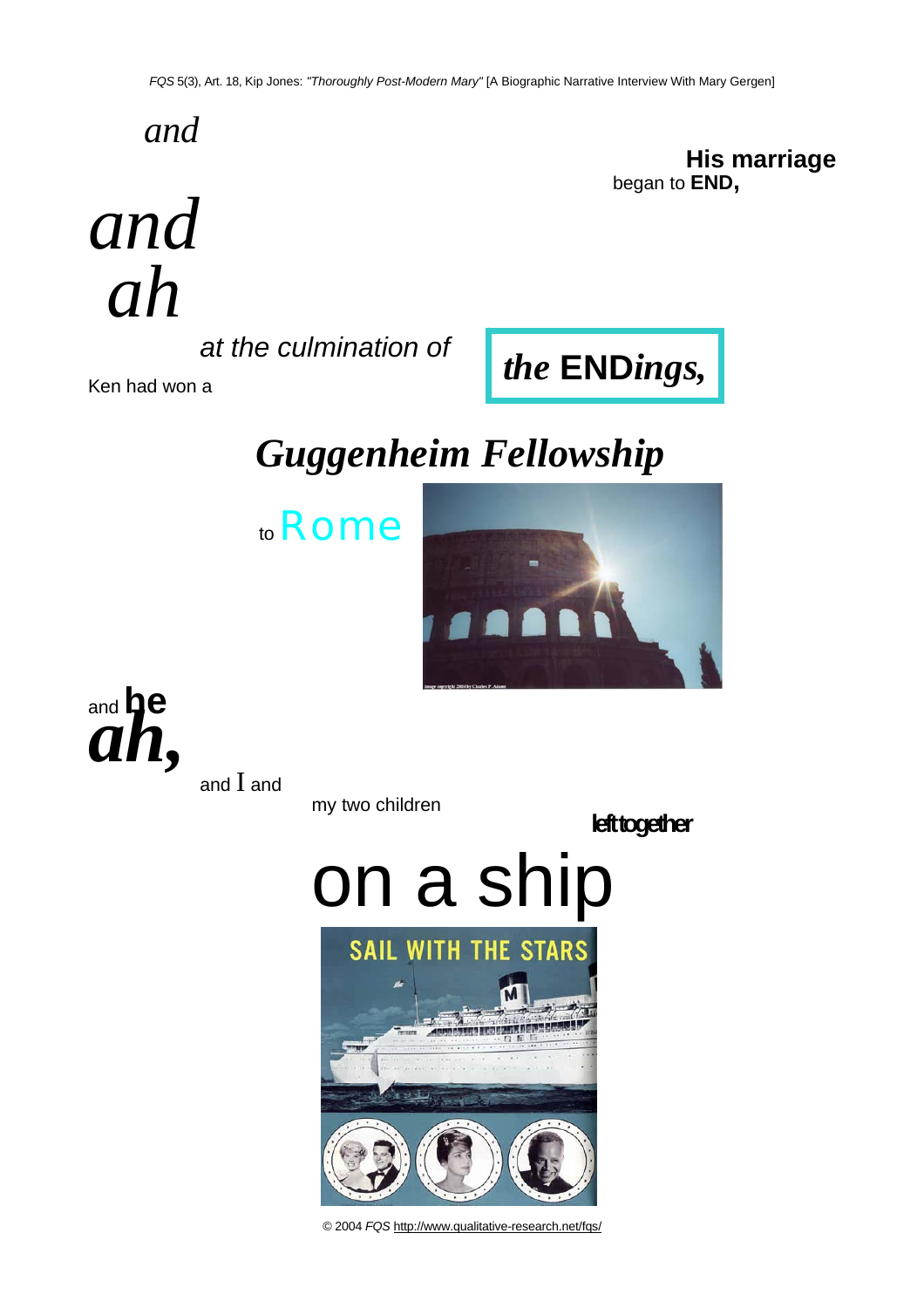

**The 60's were a time for "Make Love, Not War".** 

**strong radical feelings** *>>>>>>>>>>>>>>>>>>>>>>>>>>against the government*  **feelings of f r e e d o m REBELLION** *<sup>R</sup> <sup>E</sup> <sup>B</sup> EL LI <sup>O</sup> <sup>N</sup>* **R E B EL LI O N** *<sup>R</sup> <sup>E</sup> <sup>B</sup> EL LI <sup>O</sup> <sup>N</sup>* **REBELLION** *breaking down of*  **h i e r a r c h i e s**  *sexual* **f r e e d o m** **an ethos that seems a bit** *WEIRD* **just now.**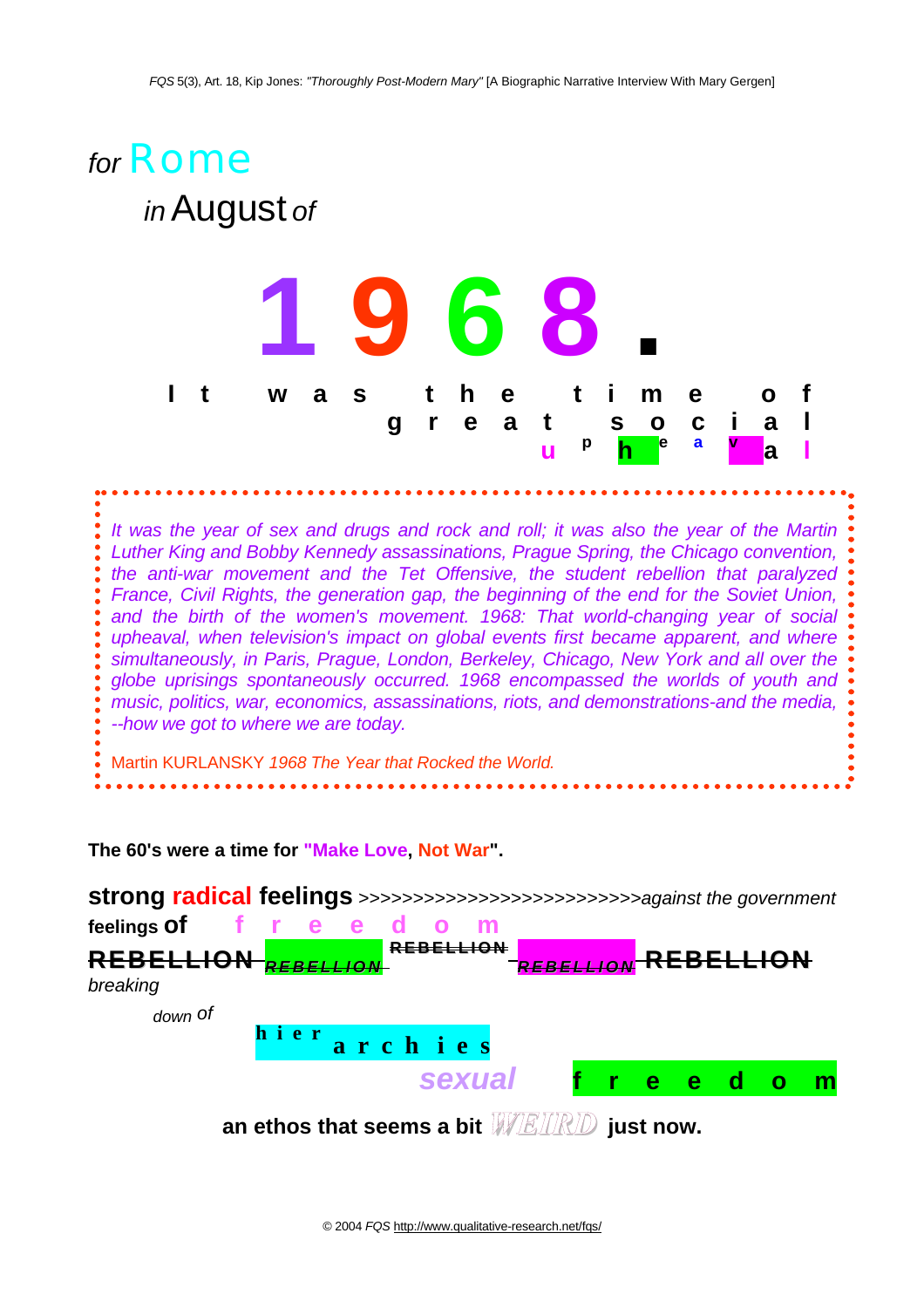*FQS* 5(3), Art. 18, Kip Jones: *"Thoroughly Post-Modern Mary"* [A Biographic Narrative Interview With Mary Gergen]

*"*

*I realize that what seemed to be the ways of the world 40 years ago are out of step with today. Hard to look back and not be a bit aghast at what was so much more conventional "*

*then.*

We worked at home *and* played *and* 

*um* 

raised

the children.

They *loved* Ken, they treated him like

## a **FATHER**

from the first days

*and that whole issue was totally fine.* 

*Um,* **certainly I had some guilt** at

**separating them from their FATHER,**  *but* 

### *because*

he was never really involved with them anyway,

## **that wasn't so bad.**

## *Um,*

he missed me

*but* (pause)

I was better off

*and* 

## I have never really regretted my choice.

(It was **harder** 

on Ken *because* 

he had to **leave behind**  two adorable **children**

he had been very **close**

with**)**

that

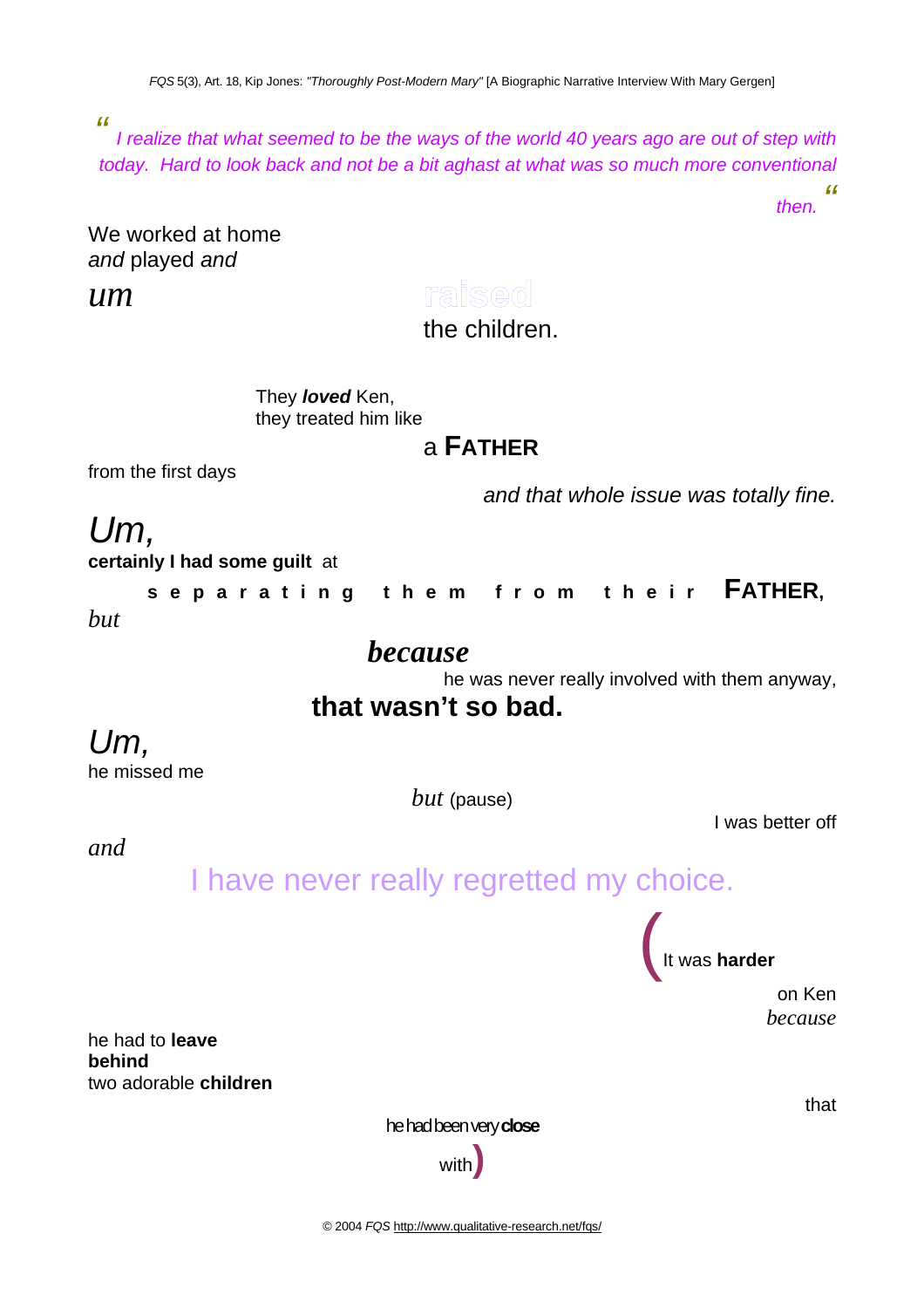# *I remember*

### **going to an APA meeting**



APA meeting, 1926

## *and*

starting to . . . . . . . . . . . . . . . .

*ah* (pause)

### **I had a big crying jag in the car,**

*before*

we got to Toronto

*[or wherever the APA was]* 

## *because*

*I felt like* 

I just have got to *have more* (pause)

STATUS,

I have to *have more* have

*more* INDEPENDENCE,

*I have to have*

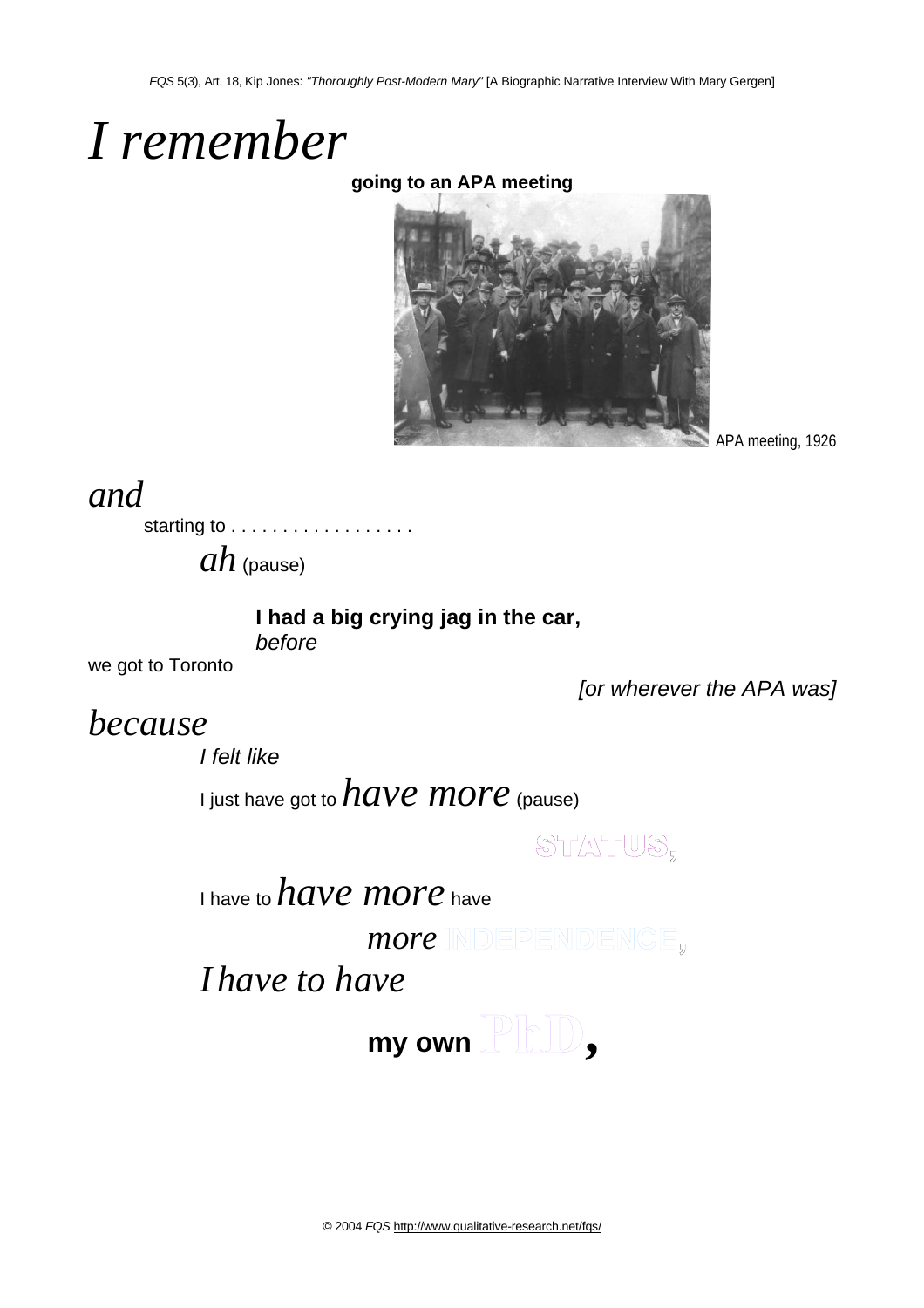*ah,* 

# *more&more*women

*were going on* 

*for further*  **E d u c a t i o n** 

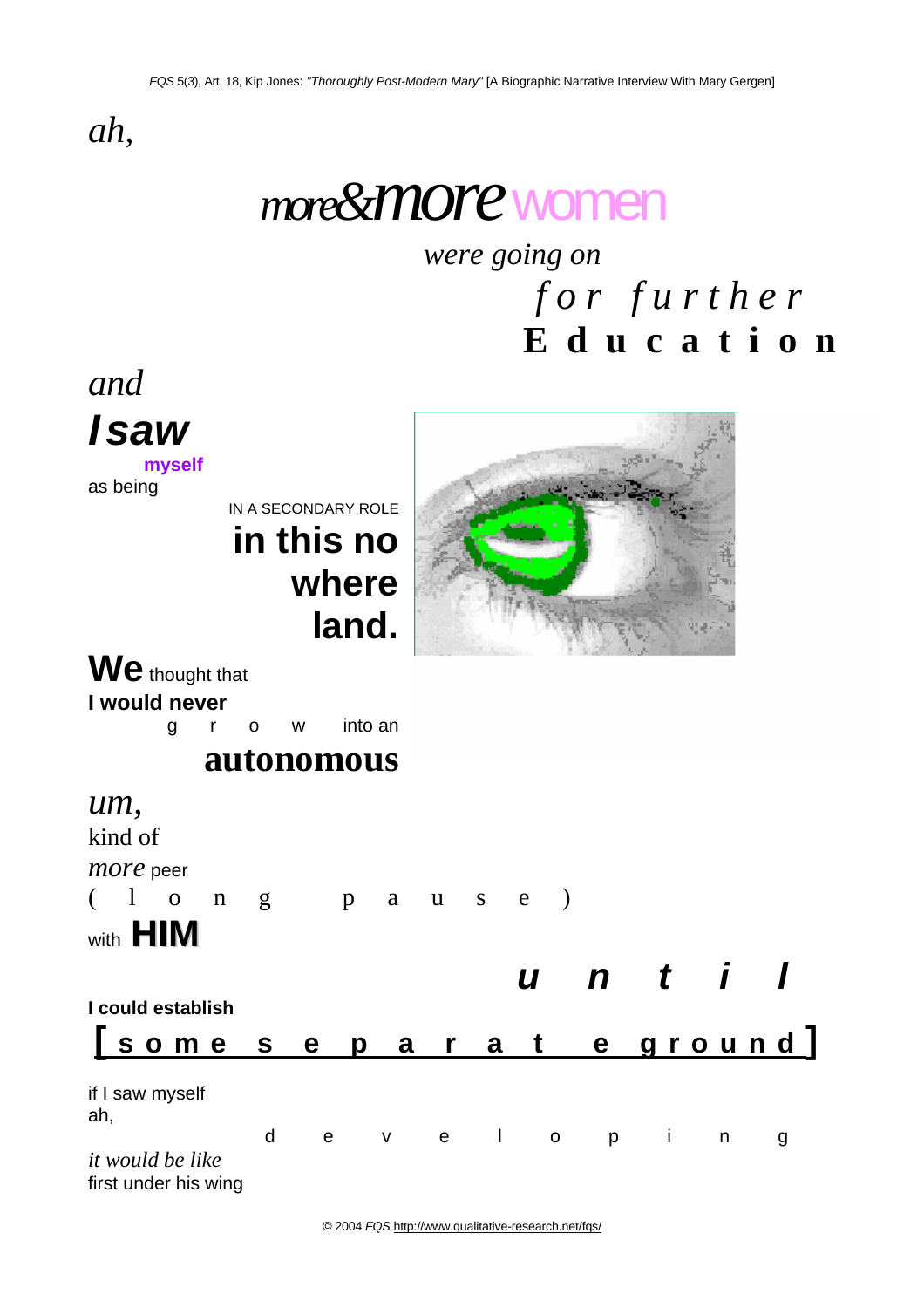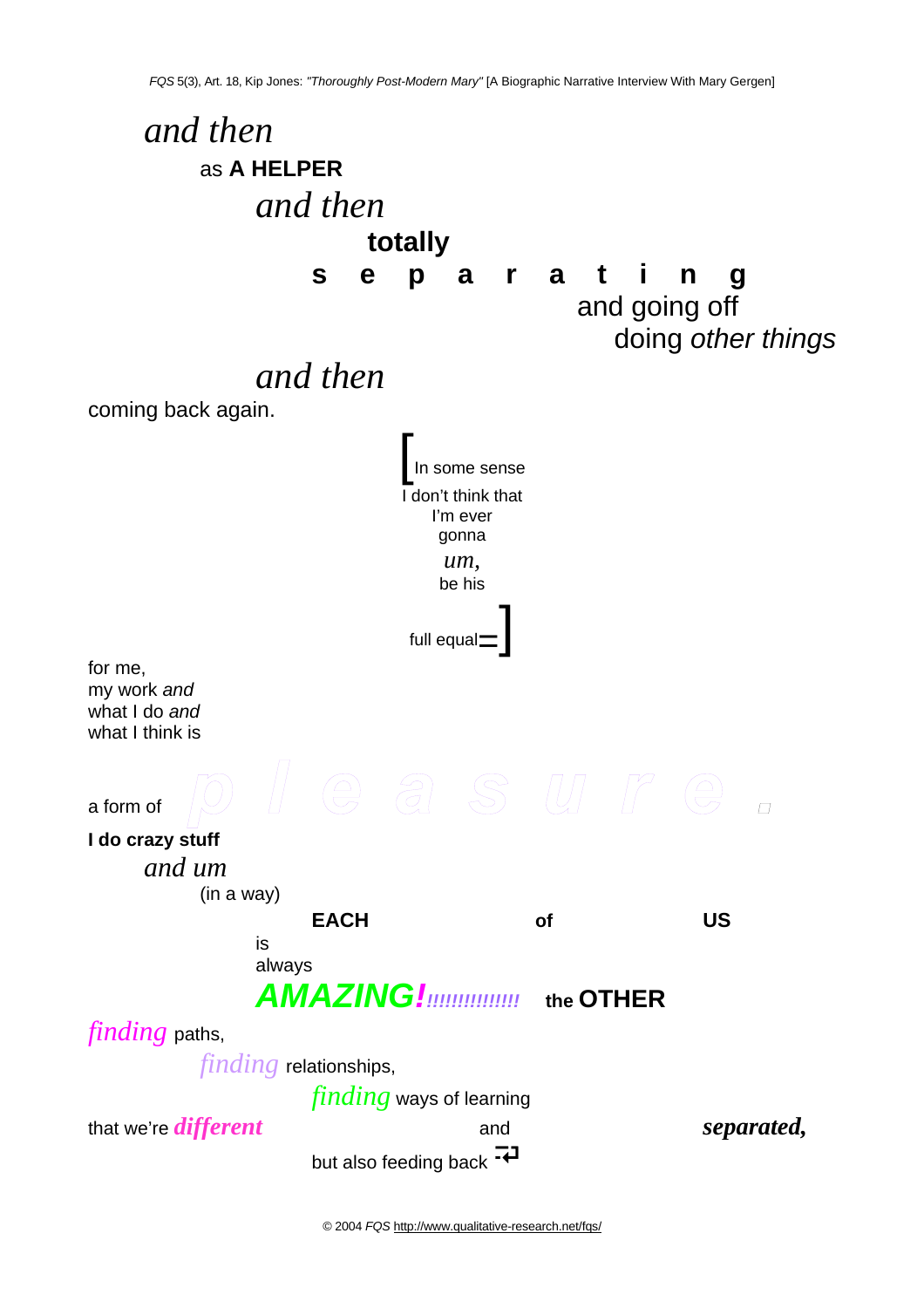*FQS* 5(3), Art. 18, Kip Jones: *"Thoroughly Post-Modern Mary"* [A Biographic Narrative Interview With Mary Gergen]

*I love getting on airplanes with my briefcase* 





*I am kind of an EXHIBITIONIST* and *I'm very social* and *out-going* 

Isadora Duncan

when I found my own niche, the niche was this  $\rightarrow$  intersection $\leftarrow$  of *feminist theory /and* 

> **SOCIAL** CONSTRUCTIONISM.

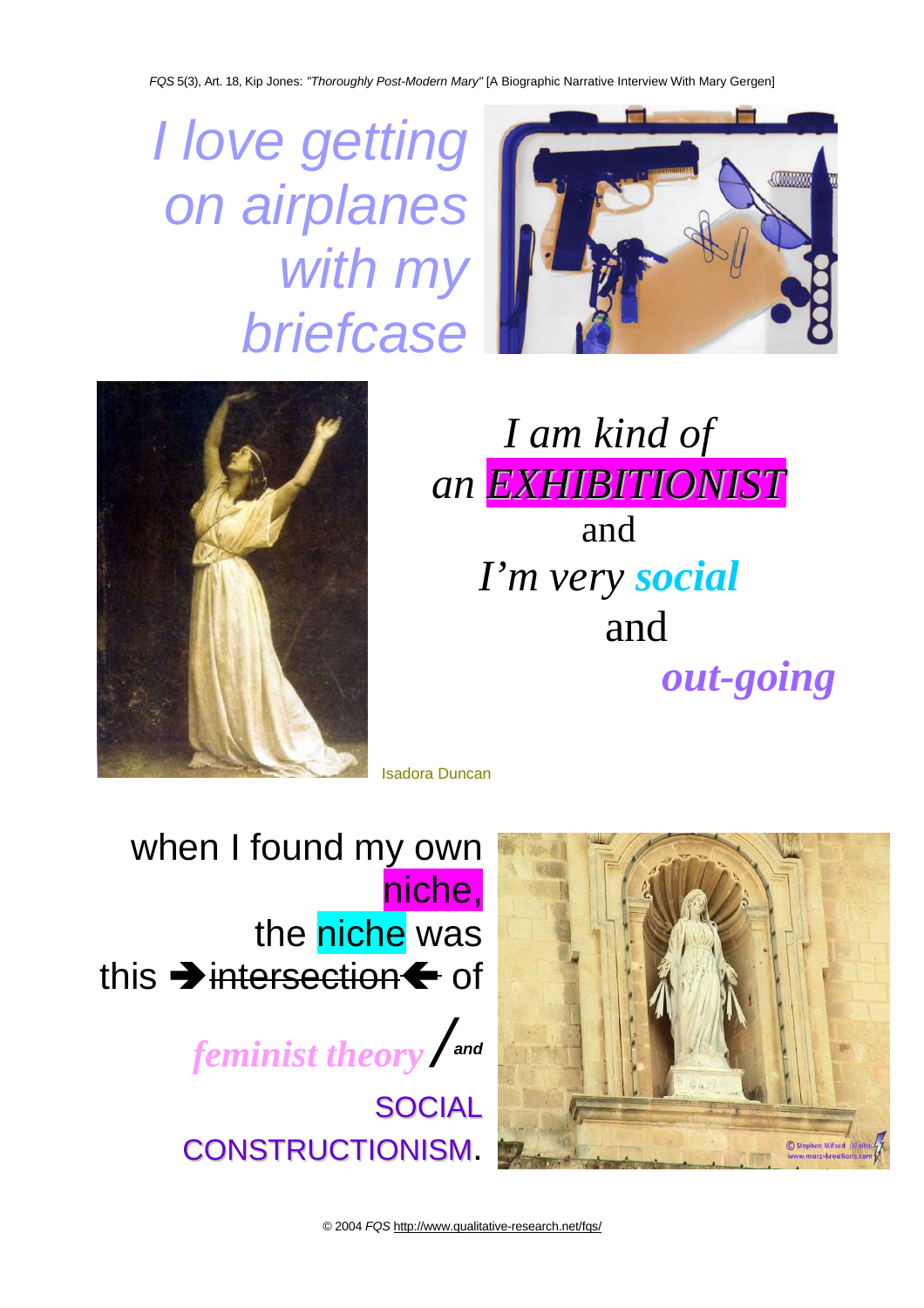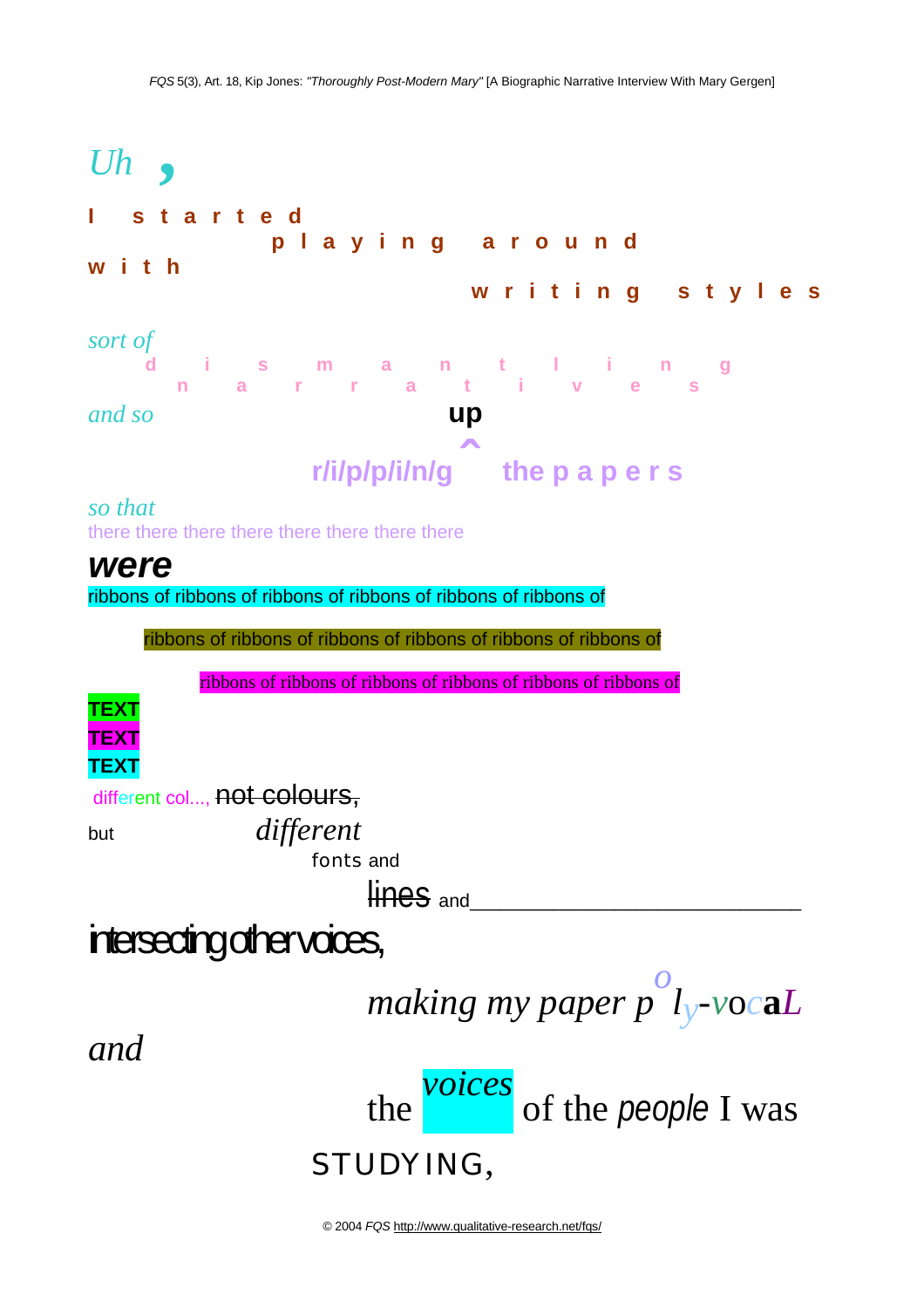

*and* 

 $JUSt$  being <del>kind of</del>  $\mathbf{p}_{\mathrm{A}}\mathbf{R}$ **Ng** ABOUT IT.

*Ken spent a long time (one year) … in Heidelberg, because he had won some fantastic prize and I was sort of on my own there in the Netherlands I couldn't talk to him and so I sat down at the computer and I wrote this performance piece, and I had never done anything like that* 

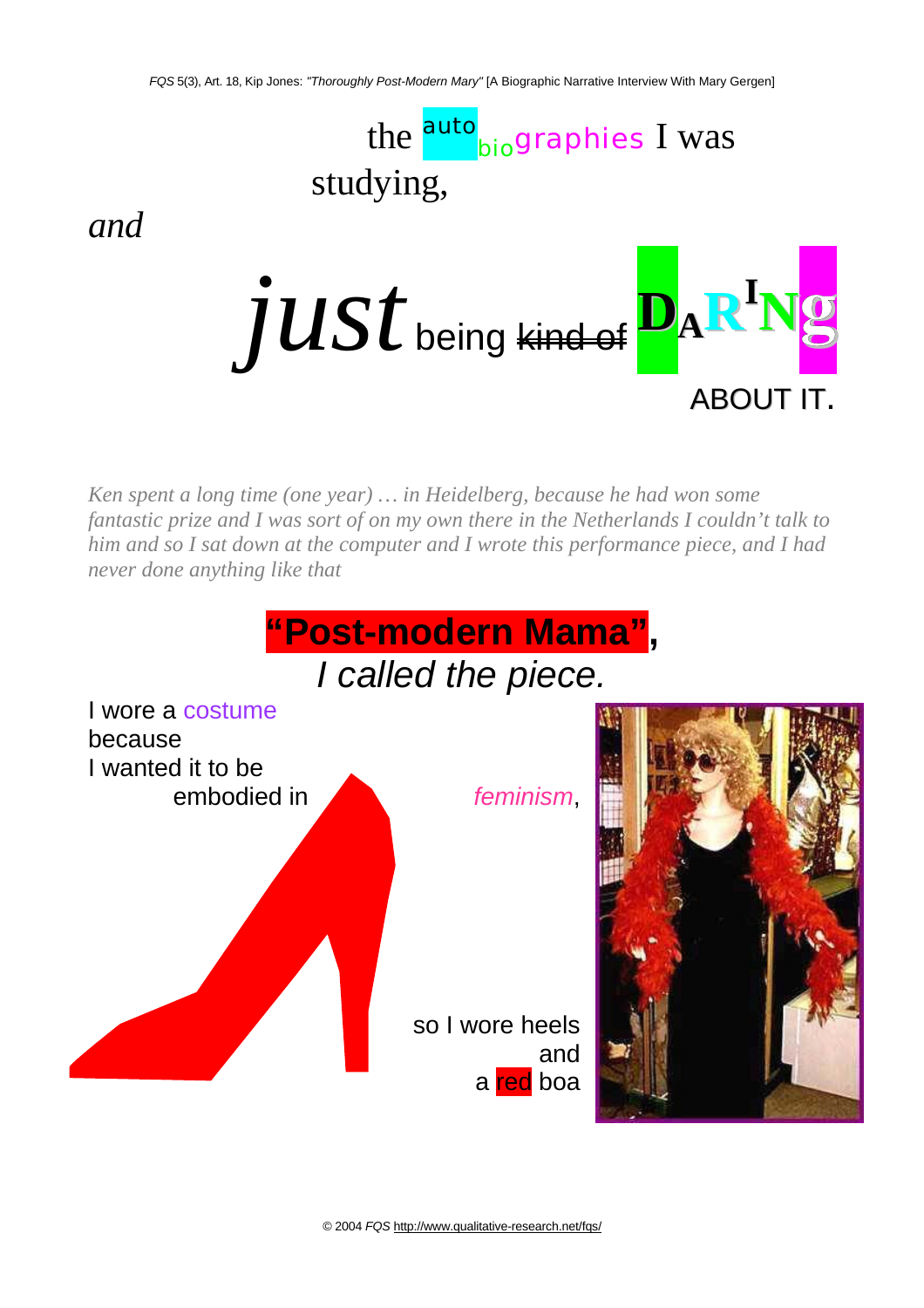$\operatorname{Ken} \dots$  he's a real  $\textcircled{com} \textcircled{mod} \mathbb{A}$ , actually



we sing and he plays the banjo and Comedian Billy Connolly **there's no stopping us,** sort of craziness that we can get into,

sometimes

# **but** *serious* **CR<sup>a</sup>** Z**i** n**eS<sup>s</sup>**

# finding out mew ways of **lingtogether**

**(**There's one part of **US** 

that wants to sort of

*and* 

s l o w  $_{\text{down}}$ )

### *and*

another part of **US** that

has these eyes (**I's**) that

*we can hardly resist* 

s i m p l i f y

the next thing that's



**MOVIES...** *they were my life.*

I think I may have mentioned that.

Ken and I agree that one of the links between us is

*our ways of living out* **MOVIES** *in our life…* 

### **creating sets,**

**striking sets,** 

**acting** *into a scene…*

our theoretical ideas about *emotional scenarios..* 

*seeing ourselves* 

as our favorite actors…

**FUNNY STUFF LIKE THAT .**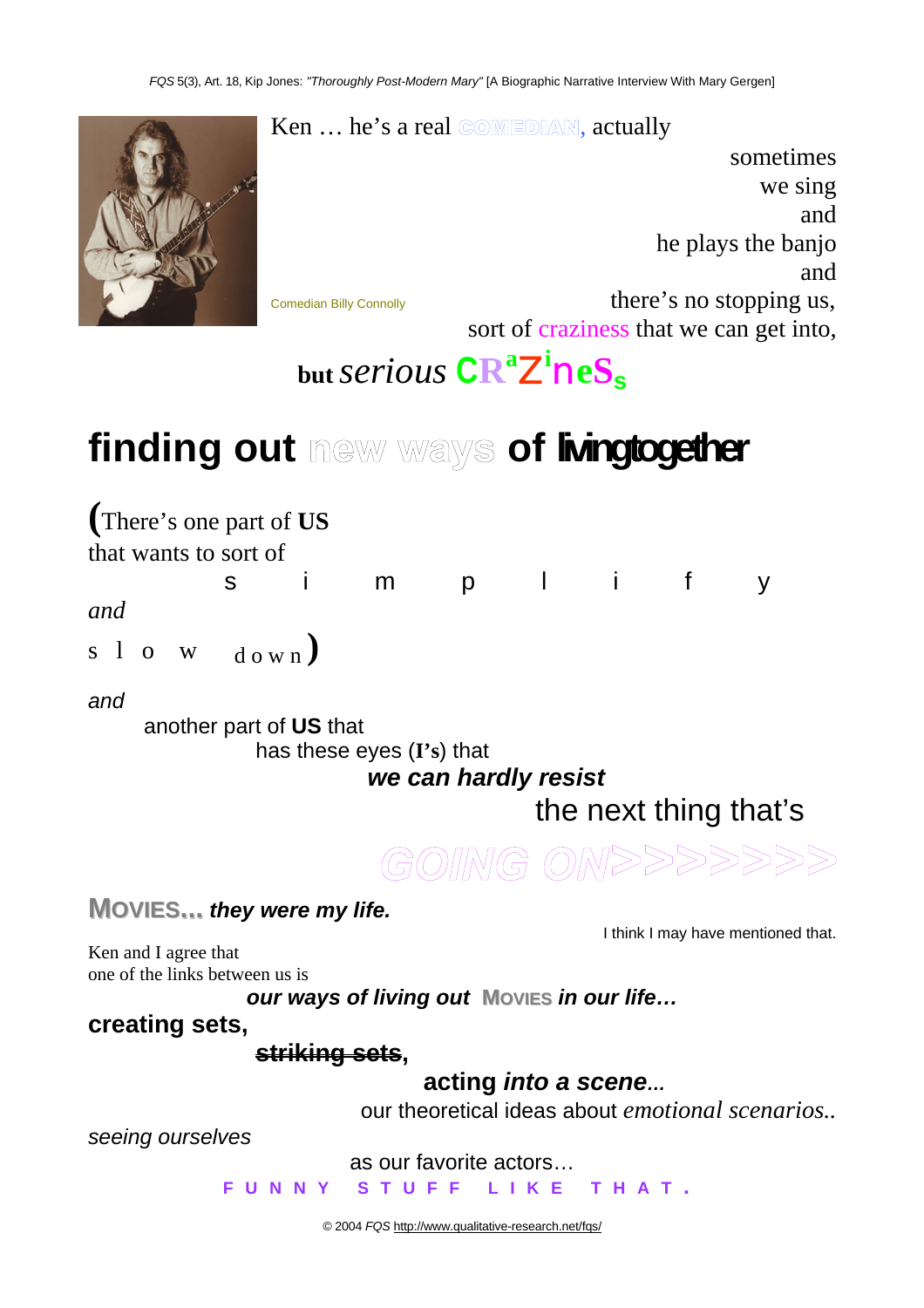*" I do think that my greatest personal asset is my optimistic, good feeling flow emotional nature, and I think I am quite protective of it. For example, I have never gone to therapy, nor have ever wished to do so, because I would not want my "gift" to be taken away from me. If I share any bad thoughts or feelings, it is with a couple of close friends, including Ken, who will listen and be consoling, but not be too invasive. I always know that no* 

*matter how down I might be it will soon pass… and so it is only necessary to wait for morning..."*

# *Its probably all related to the* **MOVIES** *…*  **LOVE , AFFAIRS , SEX , BETRAYAL…** and *finally,*

## *because we grew up in the 50's…*

## **HAPPY ENDINGS.**

### **Lyrics to "Happy Trails" by Dale Evans Rogers**

Happy trails to you, until we meet again. Happy trails to you, keep smilin' until then. Who cares about the clouds when we're together? Just sing a song and bring the sunny weather. Happy trails to you, 'till we meet again.

Some trails are happy ones, Others are blue. It's the way you ride the trail that counts, Here's a happy one for you.

Happy trails to you, until we meet again. Happy trails to you, keep smilin' until then. Who cares about the clouds when we're together? Just sing a song and bring the sunny weather.



Happy trails to you, 'till we meet again.

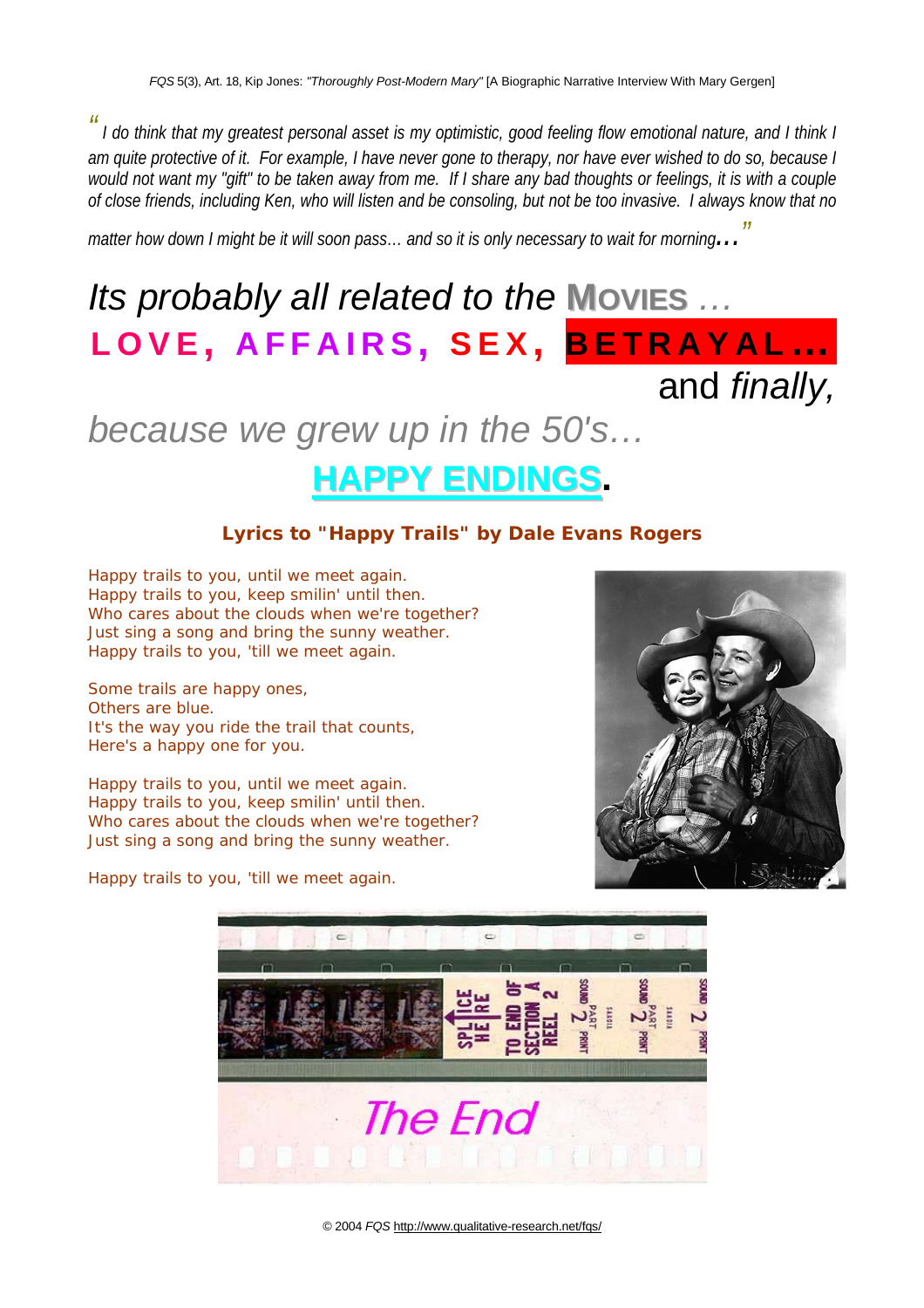### **Credits**

Photographic reproductions courtesy of the following: *Rolfe Alumni Group; True Catholic Organization; Tom Tierney; The Roy Rogers-Dale Evans Museum, Branson, MO;The Missouri Heritage Project, 1999 for educational use; Chuck Adams; Marilyn Monroe, LLC (CMG Worldwide); B. Krist for Greater Philadelphia Tourism Marketing Corporation; Swarthmore College; Matson Navigation Company, Inc.; University of Pennsylvania; Vidisco Ltd.; Peter Kurth; Stephen Mifsud (Malta) –* http://www.marz-kreations.com/home.html*; Diva Las Vegas; Tickety-boo Ltd; Paul Ivester.* 

#### **Full Interview**

The full interview and follow-up questions and their responses are available at: http://www.qualitativeresearch.net/fqs-texte/3-04/04-3-18b-e.htm. A list of Mary GERGEN's academic achievements can be seen at: http://mary.gergen.socialpsychology.org/.

#### **References**

Chamberlayne, Prue, Bornat, Joanna & Wengraf, Tom (Eds.) ( 2000). *The Turn to Biographical Methods in Social Science Comparative issues and examples.* New York: Routledge.

Habegger, Eric (1999). The Last Picture Show (Review*). Internet Movie Database* user comments for "The Last Picture Show". Accessed 5 July 2004 at: http://www.imdb.com/title/tt0067328/usercomments-10.

Jones, Kip (2004). Minimalist Passive Interviewing Technique and Team Analysis of Narrative Qualitative Data. In Frances Rapport (Ed.), *New Qualitative Methodologies in Health and Social Care* (pp.35-54). London: Routledge.

Kurlansky, Martin (2003). *1968 The Year that Rocked the World.* New York: Random House Publishing Group.

Rosenthal, Gabriele (2004). Biographical Research. In Clive Seale, Giampietro Gobo, Jaber F. Gubrium & David Silverman (Eds.), *Qualitative Research Practice* (pp.48-64). London: Sage.

Wengraf, Tom (2001). *Qualitative Research Interviewing Biographic Narrative and Semi-Structured Methods*. London: Sage.

#### **Author**

Kip JONES is an ESRC Research Fellow at De Montfort University in the UK. His work includes developing qualitative approaches to systematic evidence review, including using meta-ethnography and narrative techniques to "synthesise" qualitative research. He is Associate Book Review Editor of the online journal *FQS* (http://www.qualitative-research.net/fqs/fqs-eng.htm). He has written on and given workshops in narrative biographic interpretive method. His chapter, "Minimalist Passive Interviewing Technique and Team Analysis of Narrative Qualitative Data" in *New Qualitative Methodologies in Health and Social Care*, F. RAPPORT, (Ed.) was published by Routledge in 2004. He continues to explore ways to incorporate methods from the arts and humanities in the presentation of social science data.

Contact:

Dr. Kip Jones

Mary Seacole Research Centre De Montfort University 266 London Road Leicester LE2 1RQ UK

E-mail: kjones@dmu.ac.uk